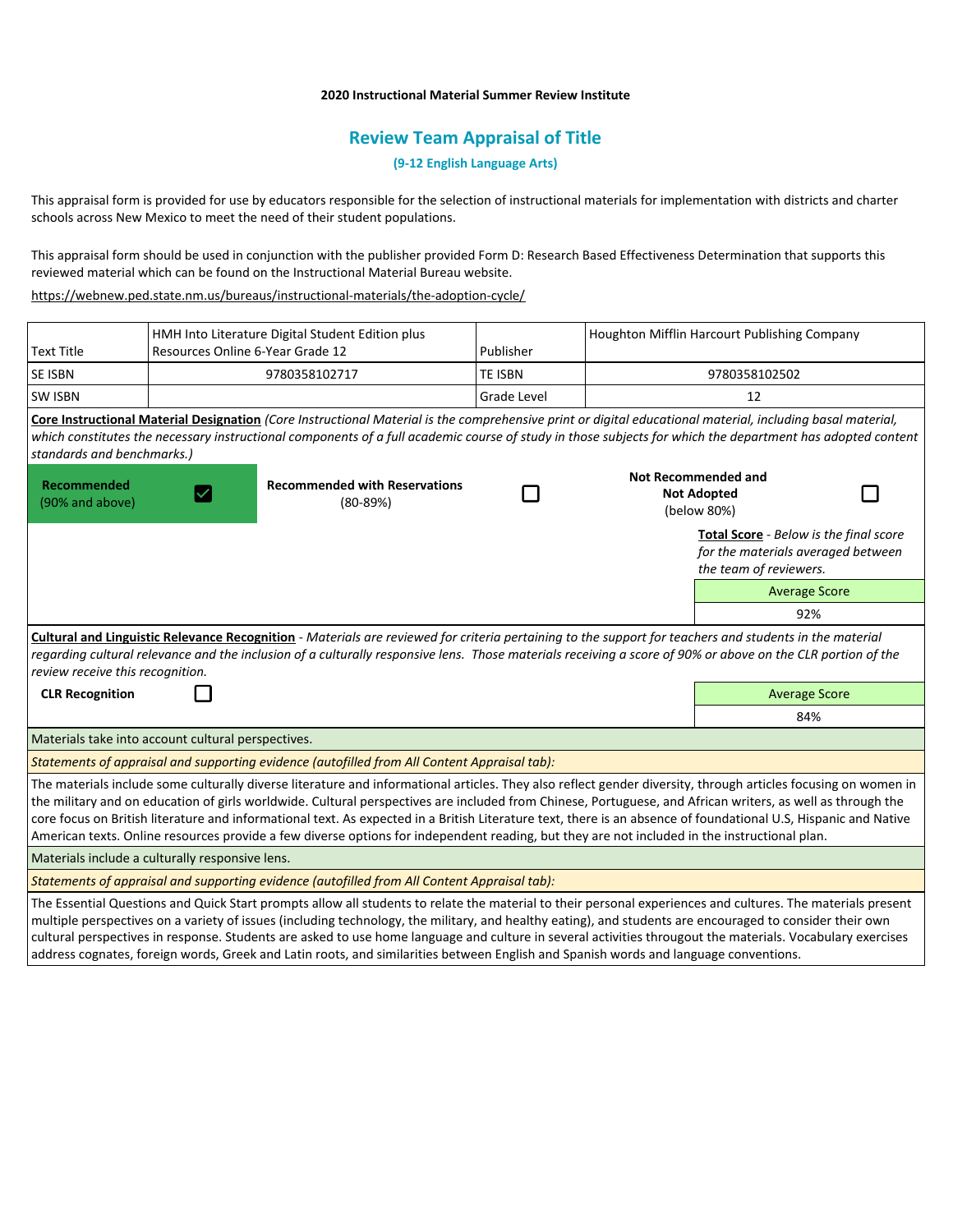**Standards Review** *- Materials are reviewed for alignment with the state adopted content standards, benchmarks and performance standards.*

Average Score 90%

Materials align with grade level standards overall.

*Statements of appraisal and supporting evidence:* 

The materials align with grade 12 standards. Learning objectives are supplied for each text selection and standards are given with cross-referenced pages online. All strands of the standards are addressed with regular and consistent instruction in vocabulary, grammar, speaking, reading and writing.

Materials align to reading standards.

*Statements of appraisal and supporting evidence:* 

The materials offer a wide variety of genres to include poetry, drama (one Shakespeare play), short stories, novel excerpts, letters, memiors, articles, speeches, and editorials. The cultural relevance is limited to a few selections, including Chinese, African, and Portuguese. The text is arranged as a chronological survey through British literature, and reading selections are embedded in their historical context. Because of the focus on British literature, the materials do not contain foundational U.S., Hispanic, or Native American texts.

Materials align to writing standards.

*Statements of appraisal and supporting evidence:* 

At the end of each unit, a writing task focuses on a grade level writing requirement for the standards--informative, narrative, and argumentative--as well as a research report. There are online writing resources in the Writing Studio to provide supplemental information for any student that needs a refresher on skills. In addition to the major writing tasks, a variety of writing options is presented after each reading selection, including letters, descriptions, summaries, compare and contrast essays, and literary analyses. Creative writing options include eulogies, dramatic scenes, movie scripts, and poetry. Online Level Up exercises provide remediation and review of writing skills for all students.

Materials align to speaking and listening standards.

*Statements of appraisal and supporting evidence:* 

Student engagement is high throughout this curriculum due to the frequency of collaboration in groups. Collaborative activities include presentations, interviews, discussions, debates, and creative projects. Students are expected to be prepared for such activities by demonstrating knowledge of the text and providing textual evidence. Online resources include a Speaking and Listening Studio with varied topics, such as evaluating a speaker, collaborative discussions, synthesizing media sources, and using media in a presentation.

Materials align to language standards.

*Statements of appraisal and supporting evidence:* 

The materials include a wide variety of lessons on language skills and conventions in embedded annotations and at the end of each reading selection. Students identify and apply vocabulary (academic and domain-specific), grammar, figurative language, spelling, and other conventions. The online platform includes a Grammar Studio that provides additional lessons on multiple skills for practice and support.

Materials align to New Mexico content standards for ELA.

*Statements of appraisal and supporting evidence:* 

The content standards are partially met. The materials ask students to analyze and compare significant works of literature and informational text. However, because of the focus on British literature, the materials do not contain foundational U.S., Hispanic, or Native American texts.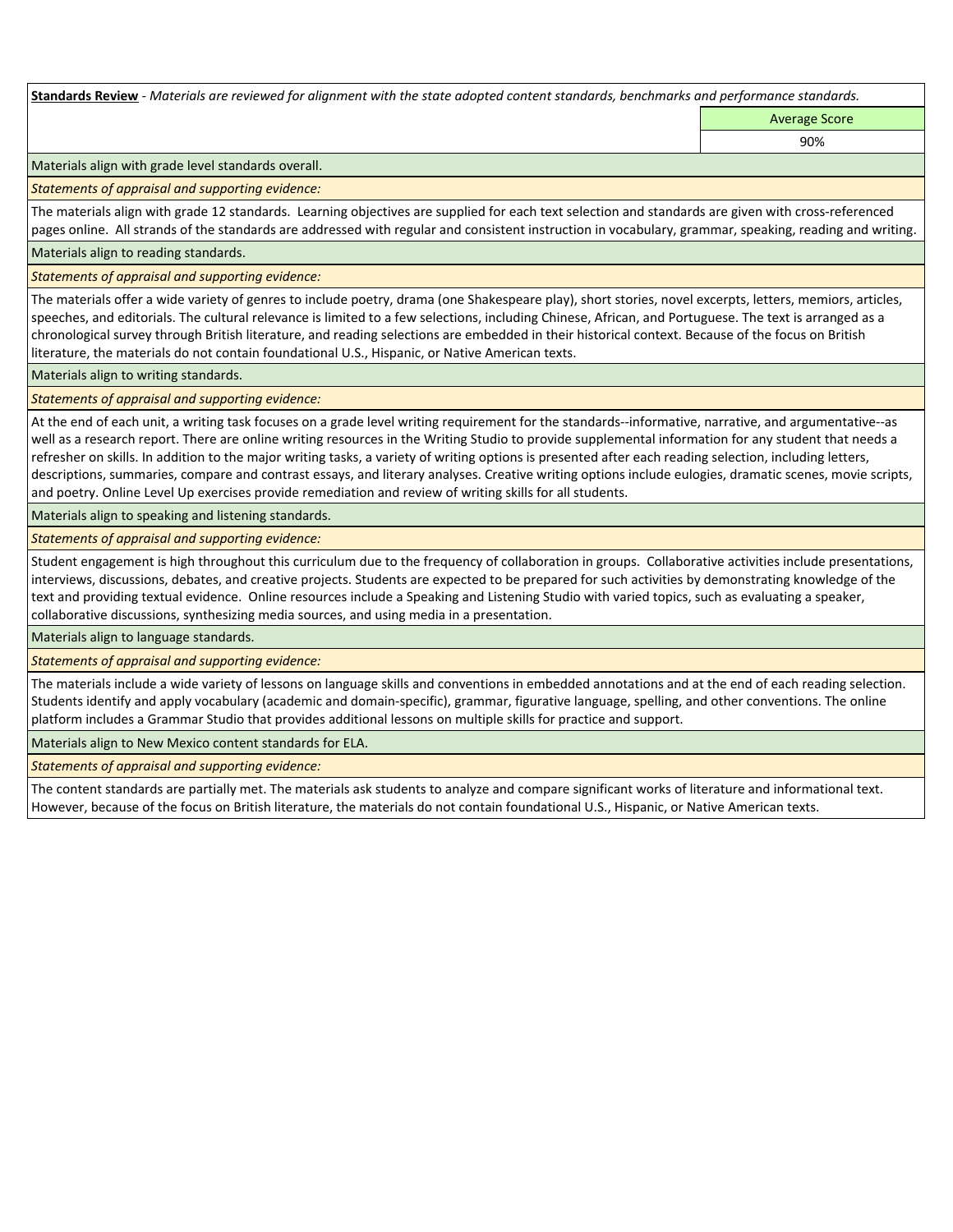**ELA Content Review** *- Materials are reviewed for relevant criteria pertaining to the support for teachers and students in the specific content area reviewed.*

Average Score

98%

Materials provide a selection and range of high-quality texts worthy of students' time and attention, exhibiting exceptional craft and thought and/or providing useful information.

*Statements of appraisal and supporting evidence:* 

The materials include a wide selection and range of high quality texts, including different genres in both literature and informational text. Examples include poetry, drama (one Shakespeare play), novel excerpts, articles, speeches, letters, and diaries all within a chronological perspective of British literature. Online resources include a Text Library with additional offerings for independent reading and study.

Questions in the materials are high-quality text-dependent and text-specific questions. The overwhelming majority of these questions are text-specific and draw student attention to the particulars in the text.

*Statements of appraisal and supporting evidence:* 

The questions in the materials are based on Webb's DOK levels and ask students to use the text extensively to show their understanding. The Analyze the Text sections after each reading selection ask students to draw conclusions, predict, infer, analyze, connect, evaluate, and interpret the text through close reading and textual citation. The writing and creative assignments also require students to use the text to inform their writing.

Materials provide scaffolding and supports to enable students' learning of English language arts.

# *Statements of appraisal and supporting evidence:*

The materials provide frequent and consistent suggestions for scaffolding, both in the text and online. Embedded teacher notes throughout the text provide strategies for special needs (When Students Struggle...), English learners (English Learner Support), and advanced students (To Challenge Students...). Almost every reading selection is prefaced by a Text X-Ray teacher support strategy to help students at different proficiency levels (light, moderate, and substantial) in the different strands of the standards. Online resources offer additional support through the Level Up exercises, targeting specific skills as needed.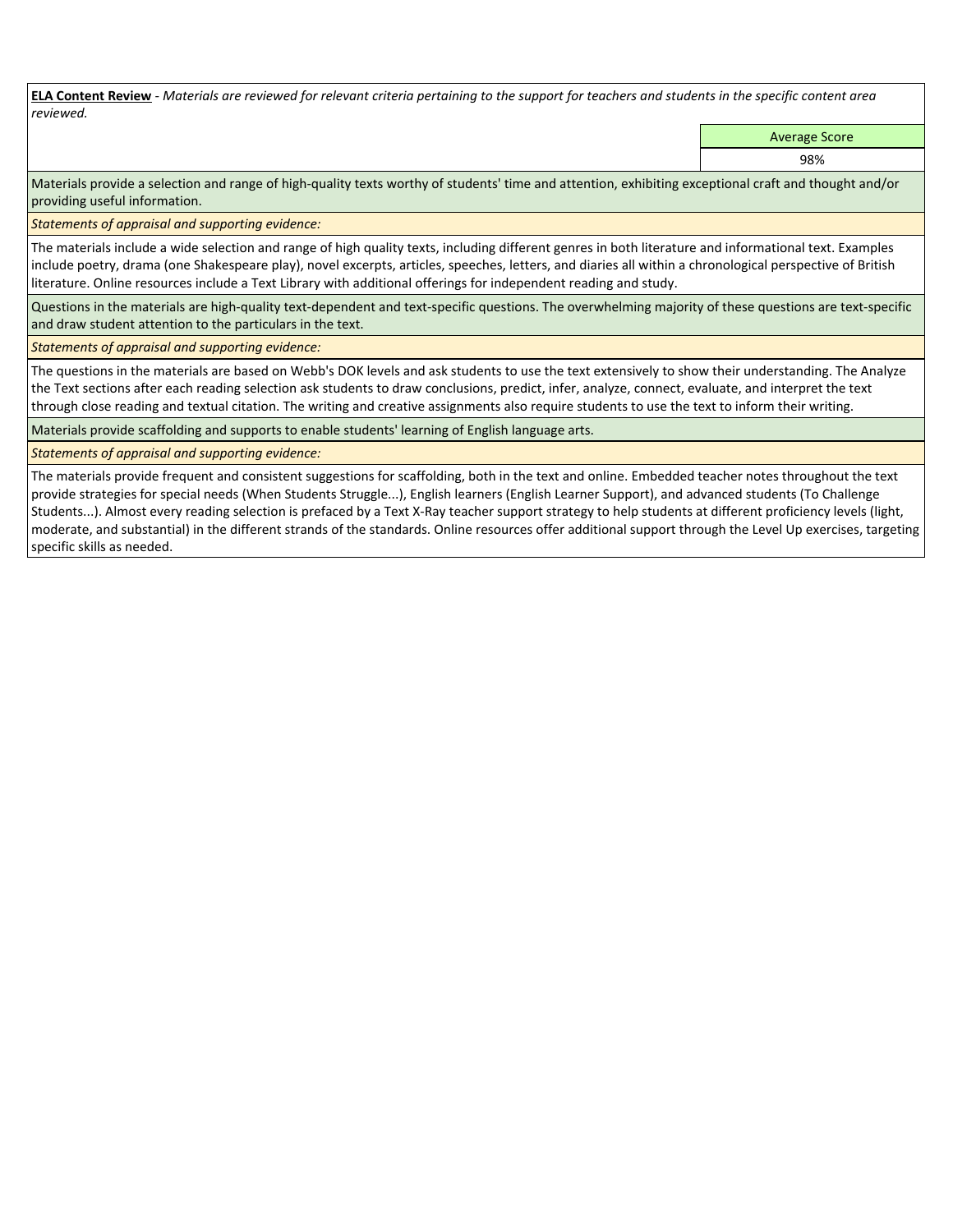**All Content Review** *- Materials are reviewed for relevant criteria pertaining to the support for teachers and students in the material regarding the progression of the standards, lesson structure, pacing, assessment, individual learners and cultural relevance.*

Average Score

94%

Materials are coherent and consistent with the high school standards that all students should study in order to be college and career ready.

*Statements of appraisal and supporting evidence:*

The materials are consistent with high school standards for college bound students, often requiring a sophisticated level of analysis and critical thinking. However, the materials offer few options for applied English and career-readiness skills, like resume or cover letter writing. The complexity levels of the texts are challenging, but a bit limited in scope. The materials offer a variety of speaking and listening activities, like debates, discussions and presentations. Students develop technological skills, including multimodal presentations, research skills (assessing website credibility and vetting sources), and podcasts. Students collaborate and problem solve frequently, as preparation for college and real world situations.

Materials are well designed and take into account effective lesson structure and pacing.

*Statements of appraisal and supporting evidence:*

The materials are well designed and displayed. A color-coded pacing guide is used in each unit that corresponds with each selection in the unit. Each selection contains a Plan, Teach, Apply section to help teachers organize their lesson planning and build an effective instructional plan for the course of the year. Each unit begins with an Instructional Overview and Resources guide and Essential Questions which help frame the concepts and material in a unified way. Mentor texts and independent reading selections are suggested at the beginnning of each unit, and teachers can plan for the end-of-unit writing task. All of the materials are placed in their historical context, and illustrative timelines and descriptions of the era are included to introduce each unit and help foster student engagement and connection. The assessment activities that follow each reading selection are consistent and predictable, containing vocabulary, grammar, analytical text-dependent questions, collaborative options, and a writing task or creative project.

Materials support teacher planning, learning, and understanding of the standards.

*Statements of appraisal and supporting evidence:*

The materials include an online cross-referencing of standards to support teacher planning. Each unit begins with a clear visual guide that details the instructional focus, resources, English Learner Support, Differentiated Instruction, Assessment, and links to the online resources. Each reading selection begins with a planning guide that includes learning objectives correlated to the standards, summaries in both English and Spanish, measures of text complexity, small group options, and a Text X-Ray section that assist teacher planning and differentation. Supplemental exercises in the writing, grammar, vocabulary, and speaking/listening studios are available online for reteaching and review of skills.

Materials offer teachers resources and tools to collect ongoing data about student progress on the standards.

*Statements of appraisal and supporting evidence:*

The materials offer a variety of assessments, both online and in the text. Ongoing formative data is collected from student activities at the end of each reading selection. Online selection and unit tests provide summative data and can be administered either online or in printed version. Diagnostic screening tests are available online in reading, grammar, usage, and mechanics and can be given three times a year to assess student progress and mastery of skills. The materials address student progress in writing standards through six main writing tasks--one each unit-- which cover argumentative, informative, and narrative writing styles and include a research report. Each unit contains multiple smaller writing tasks specific to the content covered in each lesson.

Materials support effective use of technology to enhance student learning. Digital materials are accessible and available in multiple platforms.

*Statements of appraisal and supporting evidence:*

Technology is addressed in several ways both in the text and online. Students are frequently asked to research topics related to reading selections. The materials provide suggestions for effective internet research, including how to assess a source or website for credibility and bias. There are multiple opportunities for students to engage with technology through a variety of media projects such as creating a podcast, giving a multimodal presentation, creating a movie trailer, and online publishing of their writing. Online resources include lessons on using media in presentations in the Speaking and Listening Studio and instruction (for teachers and students) in creating media projects. The digital materials are accessible in multiple platforms, such as Windows and Mac.

Materials can be easily customized for individual learners.

*Statements of appraisal and supporting evidence:* 

The materials can be customized for learners through differentiation strategies provided in Text X-Ray sections and embedded differentiation strategies throughout. These include modifications for struggling students, English learners, and advanced students. Assessments can also be modified for different student learning populations as needed through the To Challenge Students learning activities/projects, the Level Up activites online, and the embedded differentiation suggestions in the text, such as oral assessments, writing summaries, using graphic organizers, research tasks, and discussion techniques.

Materials give all students extensive opportunities and support to explore key concepts.

*Statements of appraisal and supporting evidence:*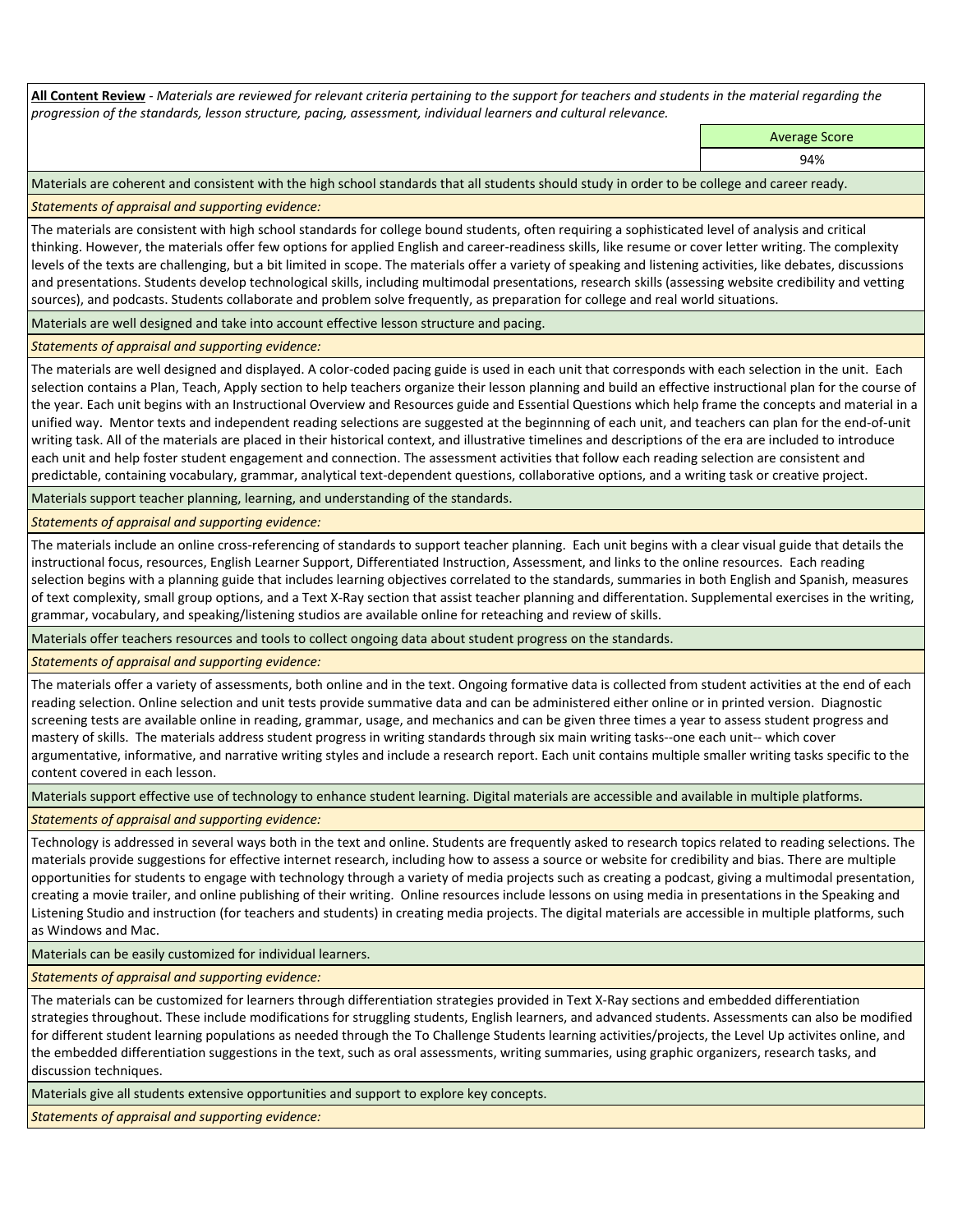The materials provide opportunties for all students to explore key concepts through their use of Essential Questions and Quick Start prompts. These provide a conceptual thread through each unit and allow each student to answer at their own level. The Essential Questions also provide opportunities for student-student and teacher-student discussion to delve more deeply into the concepts in each unit. Additionally, at the end of each unit, there is a guided self-reflection activity where students can make deeper connections between previously studied texts and the materials within the unit to deepen their understandings.

Materials take into account cultural perspectives.

*Statements of appraisal and supporting evidence:*

The materials include some culturally diverse literature and informational articles. They also reflect gender diversity, through articles focusing on women in the military and on education of girls worldwide. Cultural perspectives are included from Chinese, Portuguese, and African writers, as well as through the core focus on British literature and informational text. As expected in a British Literature text, there is an absence of foundational U.S, Hispanic and Native American texts. Online resources provide a few diverse options for independent reading, but they are not included in the instructional plan.

Materials include a culturally responsive lens.

*Statements of appraisal and supporting evidence:*

The Essential Questions and Quick Start prompts allow all students to relate the material to their personal experiences and cultures. The materials present multiple perspectives on a variety of issues (including technology, the military, and healthy eating), and students are encouraged to consider their own cultural perspectives in response. Students are asked to use home language and culture in several activities througout the materials. Vocabulary exercises address cognates, foreign words, Greek and Latin roots, and similarities between English and Spanish words and language conventions.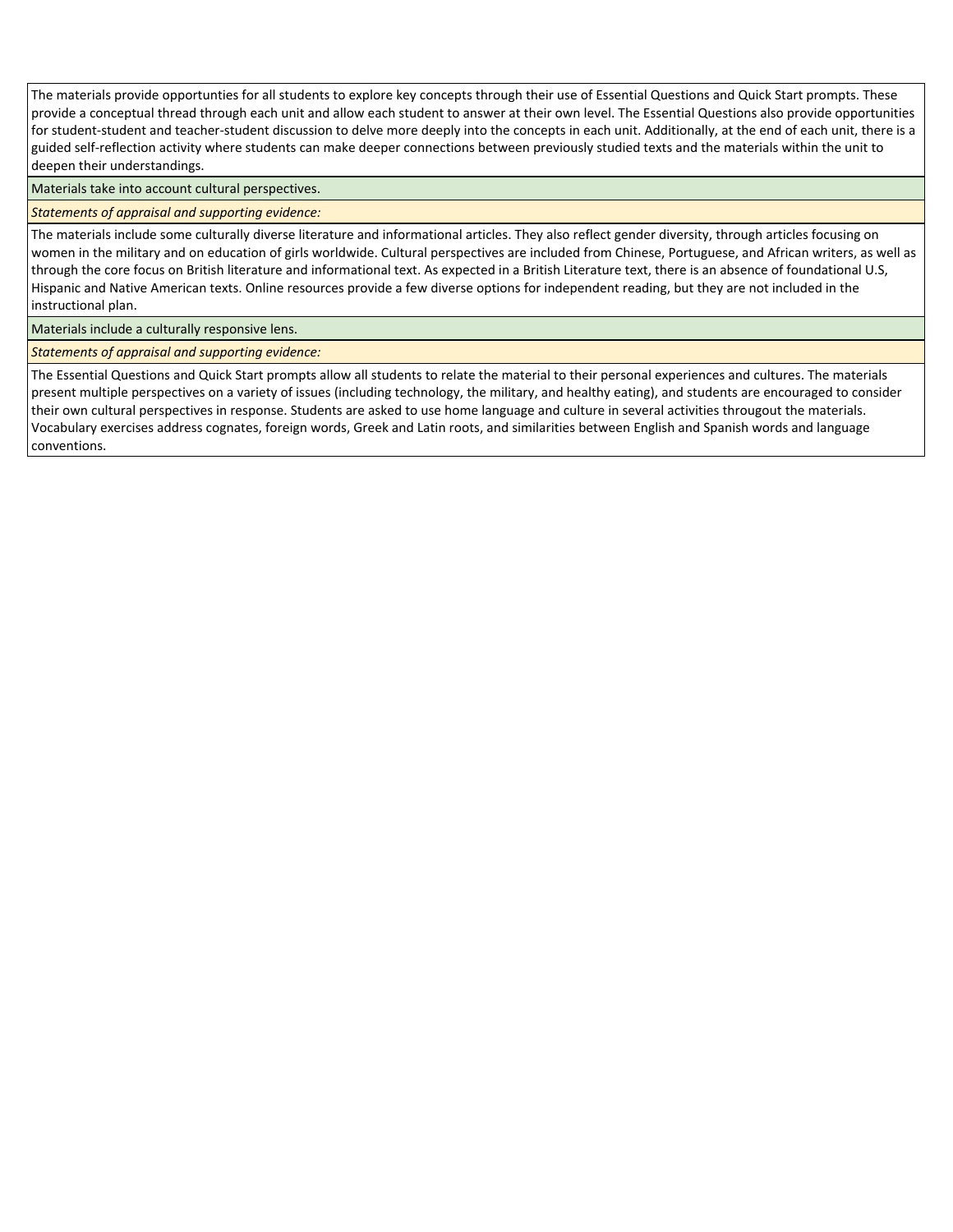**Reviewers' Professional Summation** *- These materials are reviewed by Level II and Level III educators from across New Mexico. The reviewers have brought their knowledge, experience and expertise into the review of these materials. They offer here their individual summary of the material as a whole.*

Reviewer #: 13

# *Background and experience:*

Level lll teacher with 20 years experience teaching English, Pre-AP English, Honors English, US History, NM History, and Intervention Lab at the middle and high school level. Masters degree in Instructional Design and Pedagogy. Currently serving as a Dean of School Culture in a middle school charter school.

# *Professional summary of material:*

The materials in this curriculum are well designed and effectively aligned to the CCSS learning strands so as to make instructional design for teachers and student learning purposeful. The materials provide consistent alignment to the learning standards and offer unit by unit scope and sequencing guides to support effective instructional planning and student assessment of learning. Over the course of the materials, students read and analyze rigorous, high quality texts and are provided questions and tasks that support close reading and critical analysis. The materials support knowledge building, as well as attending to growing vocabulary and independence in literacy skills. Teachers are provided guidance to support differentiation and implementation of the materials to ensure all student learning groups can find success in the learning process. Rigorous, engaging texts are high quality and are organized to be the central focus of lessons while supporting student knowledge building. The materials support student growth in reading, writing, speaking and listening, and developing language skills over the course of the school year, with attention to close reading and analysis of texts, topics, and themes. The instructional materials provide routine opportunities for rich and rigorous evidence-based discussions and writing about texts to build strong literacy skills in all learners. Most questions, tasks, and assignments are text dependent/specific, requiring students to engage with the text directly, while sets of high-quality sequences of text-dependent/specific questions and tasks build to a culminating task that fosters a synthesis of literacy skills. The materials provide frequent opportunities for evidence-based small and whole group discussions that encourage the modeling and use of academic vocabulary and syntax, while also supporting student listening and speaking about what they are reading and researching (including presentation opportunities) with relevant follow-up questions and supports. The materials include a mix of on-demand and process writing and short, focused projects, incorporating digital resources where appropriate. The materials provide opportunities for students to address different types of writing required by the standards and include frequent opportunities for evidence-based writing to support careful analysis, well-defended claims, and clear information appropriate for the grade level. The materials also include explicit instruction of the grade-level grammar and conventions standards as applied in increasingly sophisticated tasks, with opportunities for application both in and out of context. Within the Teacher's Edition, like the Student Edition, there are colored tabs at the top of the pages that indicate different sections for easy moving throughout and within the textbook; these match the Student Edition so that instructors may see and connect directly with what students are seeing to make instruction and learning more meaningful and seamless.

#### Reviewer #: 14

# *Background and experience:*

Level III teacher with 20 years of experience in both MIddle School and High School English Language Arts and Social Studies. Licensed for both special education and general education. Endorsed in ELA, SS, and Business. National Board Certified teacher in Early Adolescence English Language Arts.

# *Professional summary of material:*

The materials present strong scope and sequence and pacing guides that support teacher planning and grade 12 standards. The textbook is highly organized with color coded tabs for each selection in the unit that contain teaching, planning, and application components. The pages are well laid out with engaging illustrations, margin notes, text selections, and end of selection lessons that are consistent throughout the text. Students are tasked to read and write, question, analyze and respond, communicate through groupwork, discussions, and presentation, research, explore technology in relation to task, and work on language conventions, vocabulary and grammar. The program comes with an online platform that provides diagnostic testing for reading, grammar usage and mechanics, selection and unit assessments. Online resources also contain "Level Up" support for struggling students, a writing and reading studio with supplemental resources, and a Text Library for independent reading. Each selection has a Text X-ray plan to provide scaffolding at a light, moderate, or substantial level for listening, speaking, reading and writing. The text provides embedded "Check your Understanding , "Check your Comprehension" and "Analyze the Text" questions for students to assess student progress regularly. Embedded strategies are provided for teachers to support English Language learners, special needs, and advanced students. To keep students engaged, the organization of the text offers opportunity for students to work collaboratively on tasks and projects as well as engage in student-student and student-teacher discussions based on "Essential Questions" and "Quick Start" question prompts at the beginning of each unit. The materials also incorporate a "Learning Mindset" approach that encourages students to set goals, obtain grit and resilience, become problem solvers, and seek out information due to curiosity, wonder, and challenge. Each of the 6 units are set chronologically and contain a history-based connection to the real world of that era. Each unit contains a mentor text and variety of different genres of literature and non-fiction, as well as different levels of writing assignments, group work, and technological projects (such as creating a podcast and a multi-modal presentation) to support student growth and learning. Cultural references are focused primarily on British literature, but some references are made to other cultures. However, there are no foundational U.S., Native American, and Hispanic selections in the text. The online selections, found in the Text Library, have a few selections of literature on other cultures for independent reading. College and career readiness is addressed primarly through collaborative activities that prepare students for group work and real world application of skills.

Reviewer #: 15